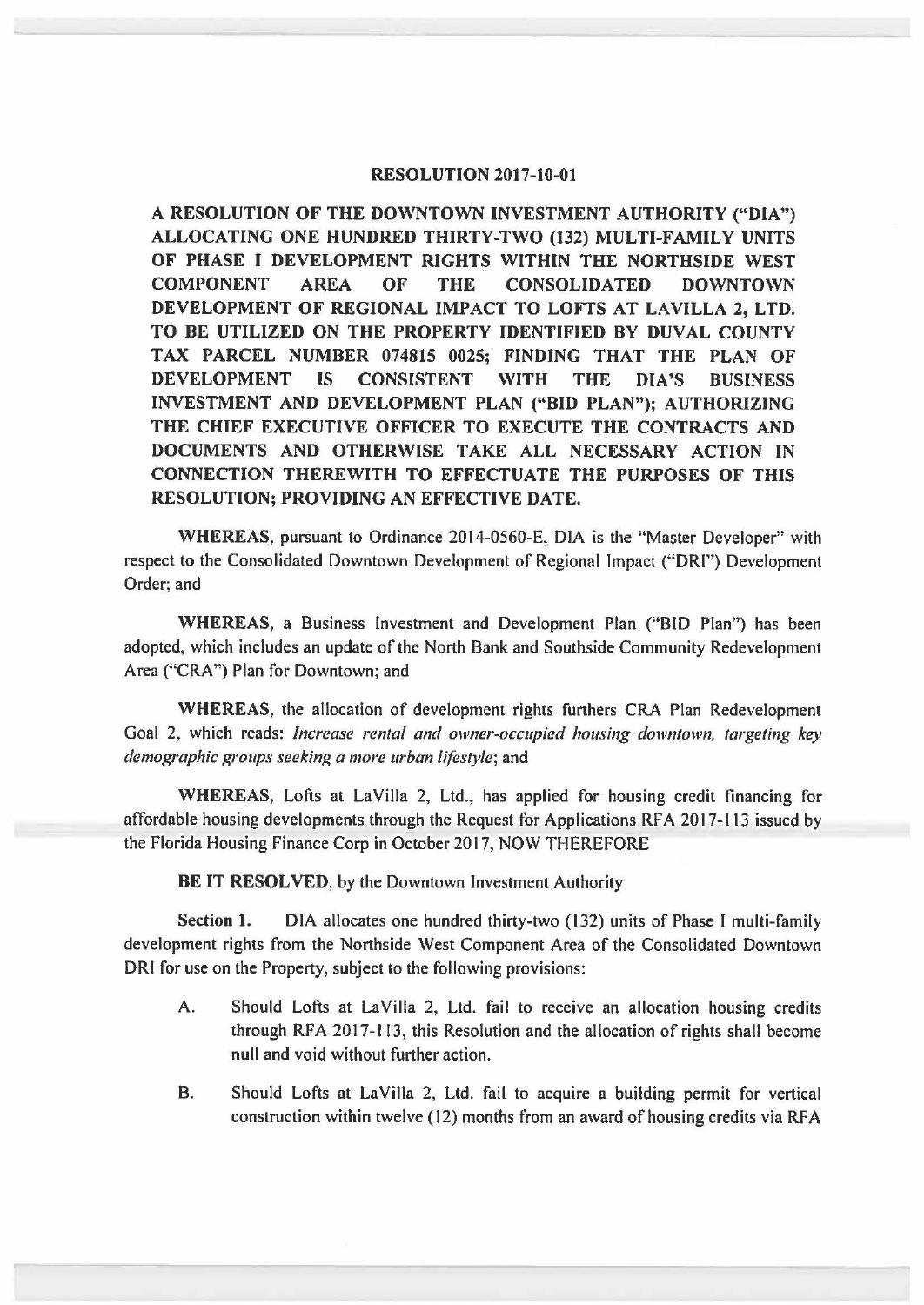$\bigcirc$ 

 $\bigcirc$ 

201 7-113, this Resolution and the allocation of rights shall become null and void without further action. The DIA CEO may, in his sole discretion, extend this deadline by sixty days for show of good cause by Lofts at La Villa 2, Ltd.

- C. Should Lofts at La Villa 2, Ltd. fail to commence vertical construction within six (6) months from the issuance of a building permit, this Resolution and the allocation of rights shall become null and void without further action. The DIA CEO may, in his sole discretion, extend this deadline by sixty days for show of good cause by Lofts at La Villa 2, Ltd.
- D. Should Lofts at LaVilla 2, Ltd. fail to meet any of the deadlines identified in Paragraphs A through C, above, the development rights will revert back to the DIA without further action.
- E. Any proposed assignment by Developer of the allocation of development rights shall be subject to the prior written approval of the Chief Executive Officer of the DIA ("CEO"), not to be unreasonably withheld, conditioned, or delayed. Any such assignee shall be an affiliate or related company of developer and shall provide documentation and other information as reasonably requested by the CEO demonstrating it has the experience and financial capability of completing the development of the Property. Such assignee must enter into an assignment and assumption agreement in form and content as reasonably approved by the CEO.

**Section 2.** The DIA hereby finds that the allocation is supported by the following Goal and Strategic Objectives of the BID Plan:

A. Strategic Goal:

Goal 2: *Increase rental and owner-occupied housing downtown, targeting key demographic groups seeking a more urban lifestyle.* 

- B. The following strategic objectives:
	- Actively pursue a minimum of 3,850 built and occupied multi-family dwelling units by 2025; and strive to induce construction of 350 multi-family dwelling units per year.
	- Leverage land contributions, infrastructure investments, incentive grants, and low interest loans.

**Section 3.** The Chief Executive Officer is hereby authorized to execute the contracts and documents and otherwise take all necessary action in connection therewith to effectuate the purposes of this Resolution.